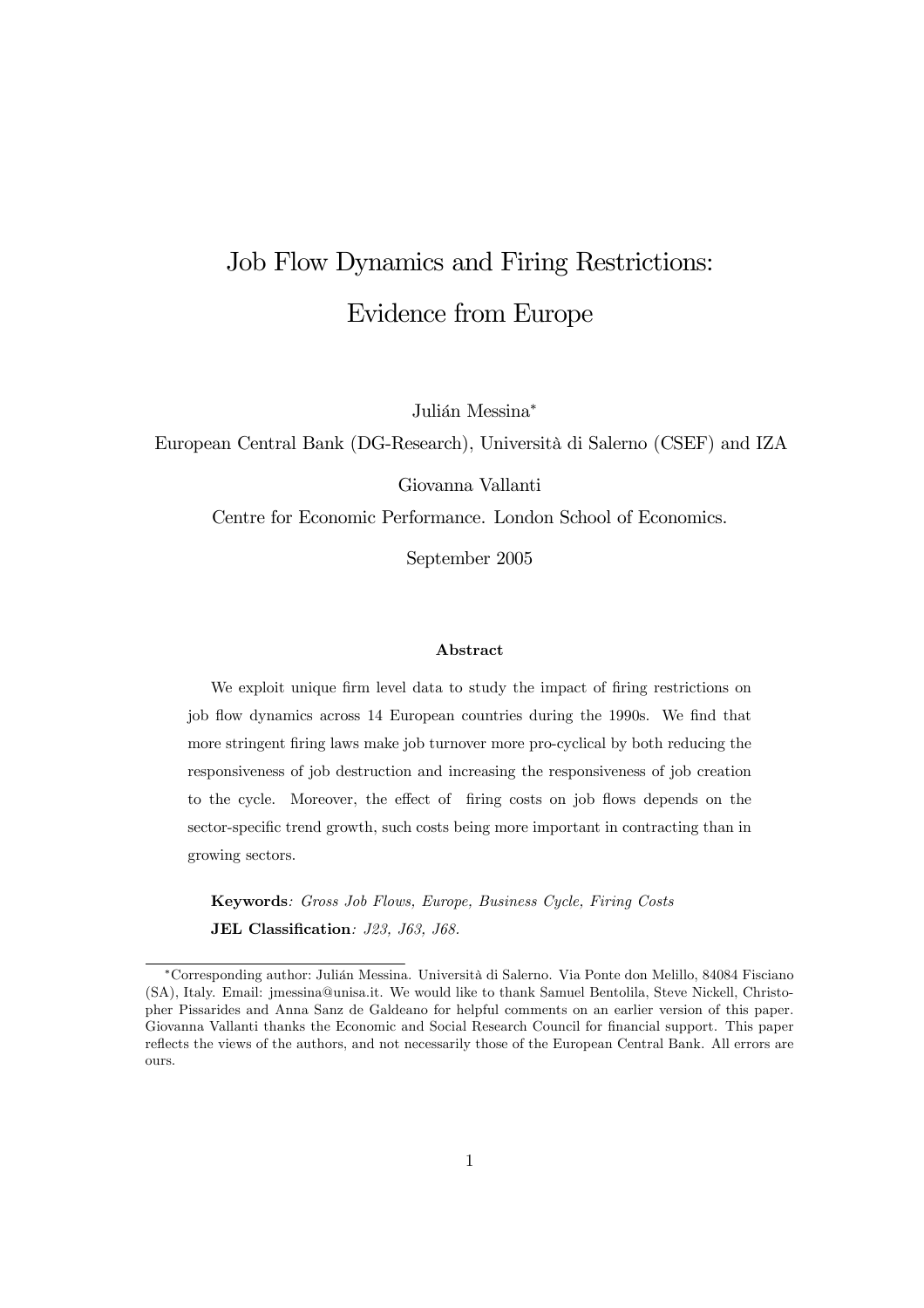# 1 Introduction

Following Davis and Haltiwanger's (1990, 1992) seminal work, a large empirical literature has looked at the stylized facts of job creation and job destruction using firm or establishment level data for different OECD countries. A fraction of this literature has focused on the relationship between job turnover and the business cycle. A pro-cyclical movement of job creation and counter-cyclical movement of job destruction is observed in all studies, but the volatility of these two flows over the business cycle differs across countries. Estimates for the US, Canada and the UK show that the increase in job destruction during economic downturns tends to be stronger than the increase in job creation during upturns, resulting in counter-cyclical movements of job reallocation (the sum of job creation and job destruction).<sup>1</sup> By contrast, estimates for continental European countries present a less clear picture, with job reallocation tending to be a-cyclical or slightly pro-cyclical.<sup>2</sup>

Relying on reallocation frictions such as search or adjustment costs, a number of models have been developed to explain the cyclical patterns of job reallocation. Caballero and Hammour (1994) show, within a vintage model of process and product innovation, that declines in demand are only partly accommodated by a reduction of job creation when fast creation of jobs in an industry is costly due to adjustment costs. As a consequence, job creation will tend to be smoothed over the business cycle and job destruction will be concentrated in recessionary periods, implying a counter-cyclical pattern in job reallocation. In Mortensen and Pissarides (1994), counter-cyclical movements of job reallocation are generated by the time required to establish a profitable job-worker match. Intuitively, during upturns it takes time to fill in vacancies while during downturns job destruction occurs immediately. Hence job turnover is counter-cyclical. Garibaldi (1998) shows that extending this framework to allow for the presence of fixed adjustment costs associated with dismissals can capture the observed job flow dynamics in continental Europe. In

<sup>&</sup>lt;sup>1</sup>See Davis and Haltiwanger (1992) and Davis et al. (1996) for the US manufacturing sector, Baldwin at al. (1998) for Canada and Konings (1995) for the UK.

<sup>2</sup> In particular, an a-cyclical pattern has been found in Austria (Stiglbauer et al., 2002), Italy (Contini et al., 1995), Spain (Dolado and Gomez-Salvador, 1995) and Germany (Boeri and Cramer, 1992) while a slightly pro-cyclical pattern has been documented for France (Lagarde et al., 1994) and Sweden (OECD, 1994).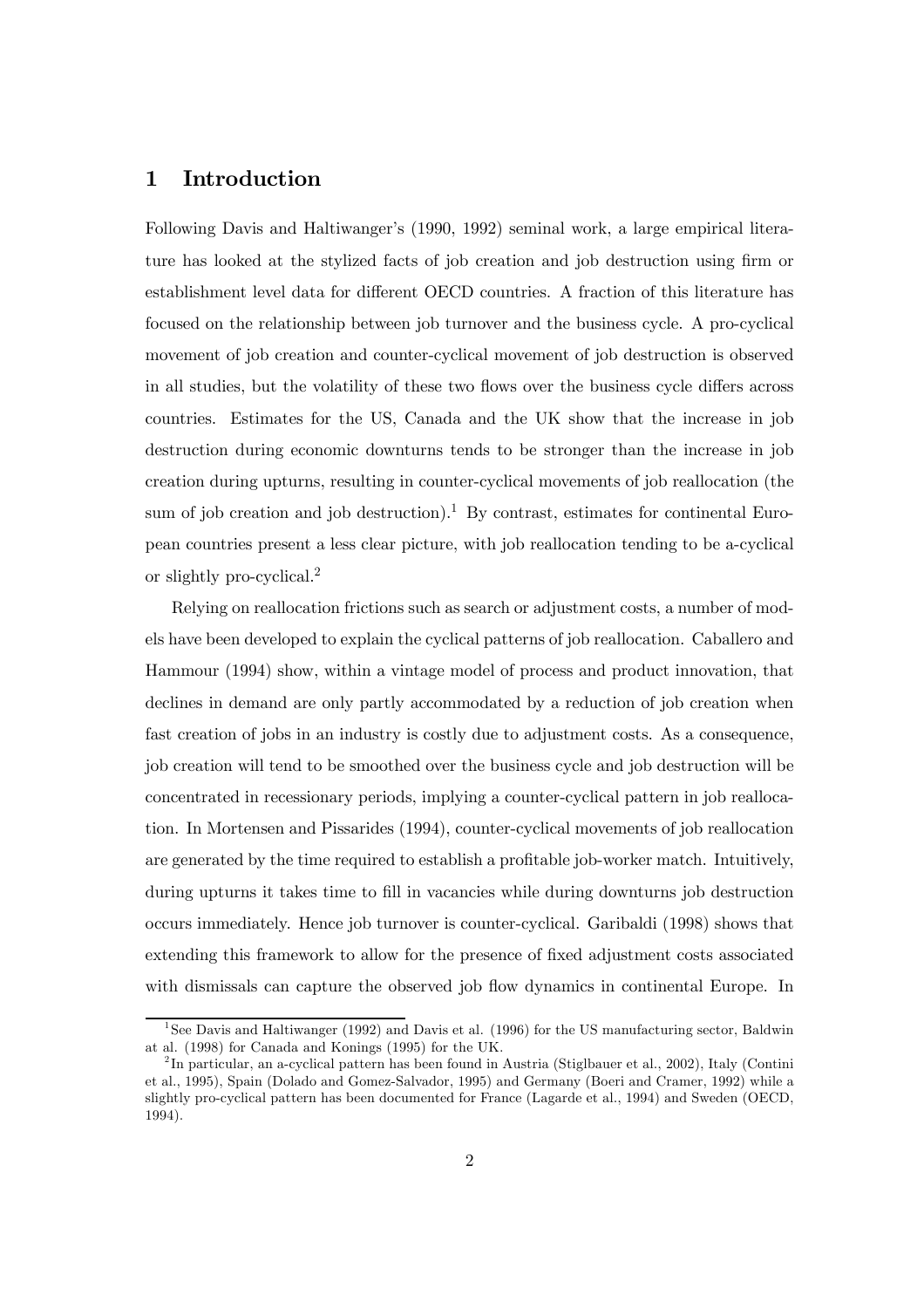this setting, when firing is costly and time-consuming the asymmetry in the cyclical behaviour of job creation and job destruction disappears, as job destruction becomes less responsive to the cycle. Thus, Garibaldi (1998) concludes that cross-country differences in job flow dynamics can be accounted for by differences in the relative stringency of employment protection legislation (EPL).

A competing explanation of the observed cross-country differences in job flow dynamics relies on differences in data coverage and sampling frame across studies. While evidence for the US, Canada and the UK is mostly based on establishment data for the manufacturing sector, studies for continental European countries typically rely on firm level data including manufacturing and service industries. Boeri (1996) and Foote (1998) show that the asymmetric behaviour of job creation and job destruction appears to be a peculiarity of the manufacturing sector, while the positive trend of employment growth in the service sector implies a higher variability of job creation over the business cycle resulting in a pro-cyclical movement of labour turnover.3

This paper contributes to the understanding of the role of EPL in labour market dynamics. It overcomes previous problems of cross-country comparability of job flow dynamics by using a unique homogenous firm-level data set that covers the whole spectrum of productive sectors for 14 European countries during the 1990s. Our characterization of the cyclical behaviour of job flows reveals that although different sectoral patterns are apparent, cross-country differences cannot be disregarded. Thus, we search for empirical support for the hypothesis put forward by Garibaldi (1998) by examining the role of EPL on the cyclicality of job flows. Our findings indicate that firing restrictions play a significant role in shaping the response of job flows to shocks while sectoral characteristics are less important. We show that countries where EPL is more stringent present more pro-cyclical job turnover in all productive sectors. Interestingly, we find that firing restrictions affect both margins of adjustment. In countries with more stringent EPL firms strongly respond to business cycle fluctuations via their creation margin (thus overall job creation is highly pro-cyclical) while restraining fluctuations in job destruction (thus

<sup>&</sup>lt;sup>3</sup>Since net job creation is typically concentreted in small and young units in business sectors (Gomez-Salvador et al., 2004; OECD, 1994), focusing on manufacturing sectors tends to reduce the magnitude and then the variance of job creation relative to job destruction.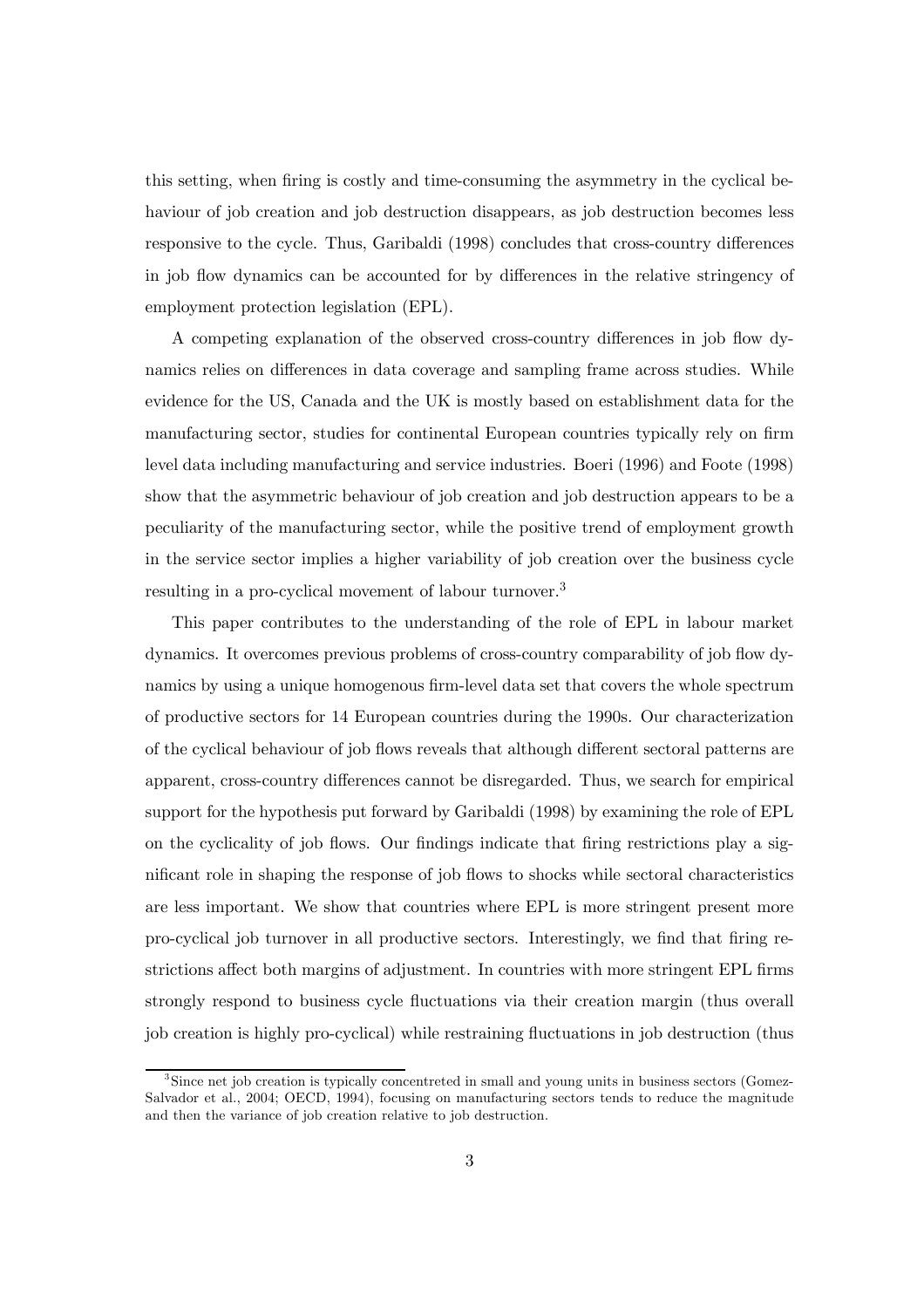overall job destruction is less counter-cyclical).

A closely related result is that the negative impact of EPL on job turnover is stronger in sectors characterized by a declining employment trend. From a theoretical perspective, EPL should reduce both job creation and job destruction and therefore labour turnover.<sup>4</sup> In spite of this unambiguous theoretical prediction, the empirical cross-country evidence on the effects of EPL on aggregate job flows presents mixed results.<sup>5</sup> This apparent discrepancy can be due to counter-balancing effects of other institutions (Bertola and Rogerson, 1997) or the frequency of the data (Wolfers, 2005), but might also be related to the availability of data as highlighted by the OECD (1994), which does not allow to control for aggregate trends. While aggregate and idiosyncratic shocks have been identified as crucial elements in shaping the expected impact of EPL on labour market outcomes (Bentolila and Bertola, 1990), the former have typically been ignored in empirical applications. Moreover, in the rare cases when comparable data on job flows is at hand it is only available for a handful of years and countries, resulting in imprecise and unstable estimates of the effects of EPL. Our approach overcomes these shortcomings by exploiting the differential impact of EPL across sectors, phases of the business cycle and countries.

The rest of the paper is organized as follows. Next section presents the main characteristics of the data. Section 3 spells out the empirical strategy, and the main results of the paper are presented in Section 4. Section 5 draws some concluding remarks.

# 2 The data

Our main data source is Amadeus, a firm-level database collected by the Bureau van Dijk  $(BvD)$  from balance sheet data in European countries.<sup>6</sup> The information is collected by the national Chambers of Commerce and homogenized by BvD applying uniform formats to allow accurate cross-country comparisons. The period of analysis used for this study spans from 1992 to 2001 depending on the country, and the sample includes all EU-15

<sup>4</sup>See Bertola (1999) and the references therein.

 $5$ See OECD (2004) for a recent survey of the empirical literature.

<sup>&</sup>lt;sup>6</sup>There are several versions of Amadeus, depending basically on the number of firms covered. Our version is the most extensive one, including information for more than 7,000,000 European firms.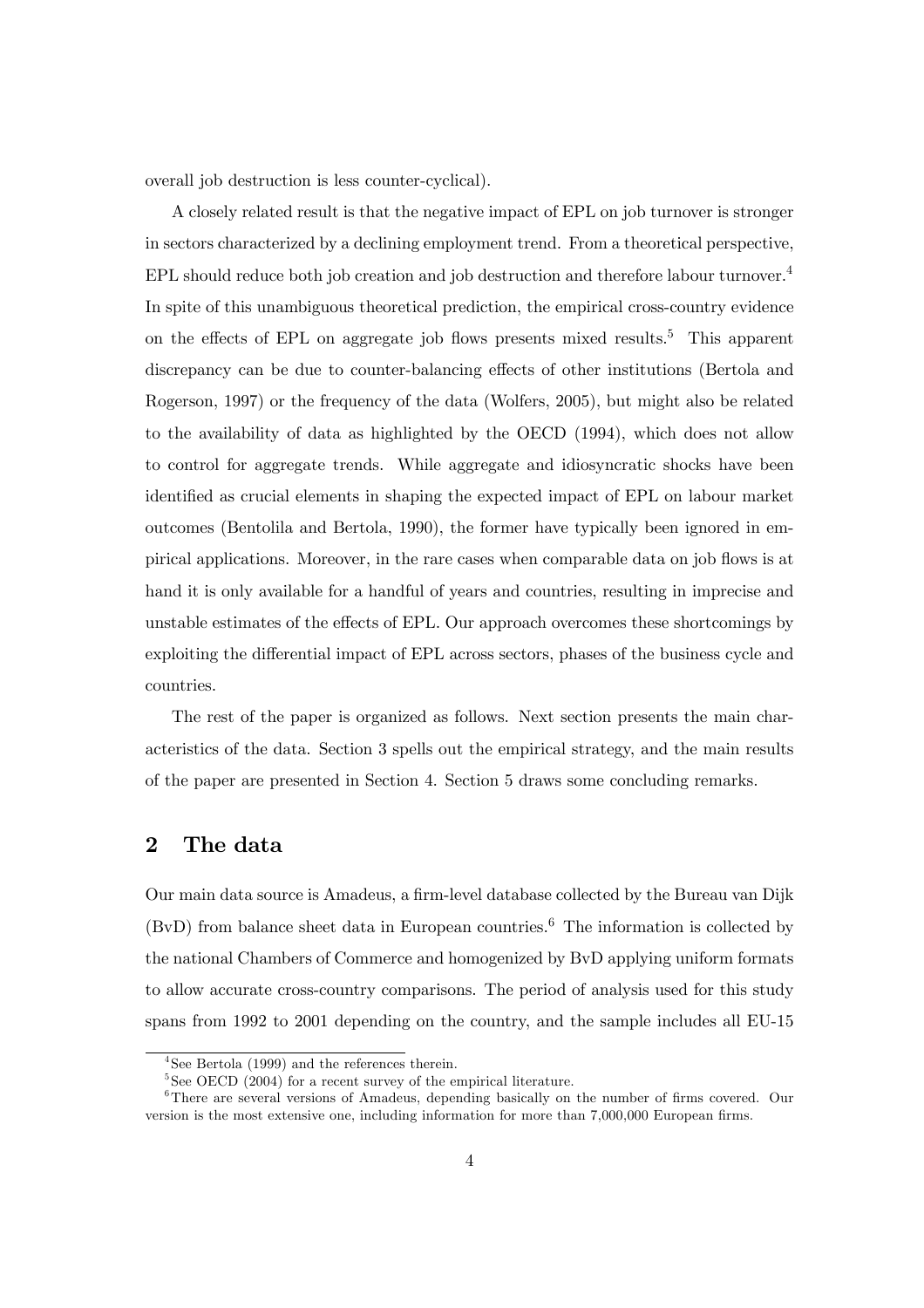countries with the exception of Luxemburg and Ireland plus Norway. When compared to previous data used for cross-country comparisons of job flow statistics, Amadeus has several important advantages. Previous studies usually suffer from differences across countries in the source of the data (administrative versus survey), unit of observation (firms versus establishments), sectoral coverage (manufacturing versus services), and period of observation (expansion versus recessions), which may have led to misleading interpretations of the cross-country cyclical patterns of job flows (OECD, 1994). Instead, in Amadeus the data collection is relatively homogeneous across countries. Moreover, information is provided on narrowly defined sectors (2-digit NACE classification) and data on both manufacturing and non-manufacturing sectors are reasonably representative. Gómez-Salvador el al (2004) show that the sectoral distribution of employment in Amadeus is very similar to the actual distribution of employment as measured by the national labour force surveys (LFS). Perhaps most convincingly, employment growth rates from Amadeus follow quite closely the growth rate of employment in the LFS, suggesting that the sample in Amadeus is representative of the total firm's population.

One limitation of Amadeus is that it does not allow one to accurately identify birth and death of firms. Therefore we restrict our analysis to continuing firms, e.g. firms that are in the sample for at least two consecutive periods. Although this is an important limitation when comparing job turnover rates in Amadeus with those in other sources, the exclusion of entry and exit should be less problematic at the time of evaluating the effects of EPL on labour dynamics, because it is precisely job turnover of continuing firms the component of total job turnover that is more likely to be affected by firing restrictions (OECD, 1999). A second limitation relates to the sampling of Amadeus, which introduces a bias against very small firms. This is common in firm level data sets, but is potentially important when measuring job flows since a relevant fraction of job turnover occurs in this segment of the size distribution. Moreover, in some countries firms below a certain size-threshold are exempted from firing restrictions.<sup>7</sup> It could well be the case that firms more prone to labour turnover limit their size to slightly below

<sup>&</sup>lt;sup>7</sup>For a rationale for such differential legislation see Dolado and Jimeno (2005).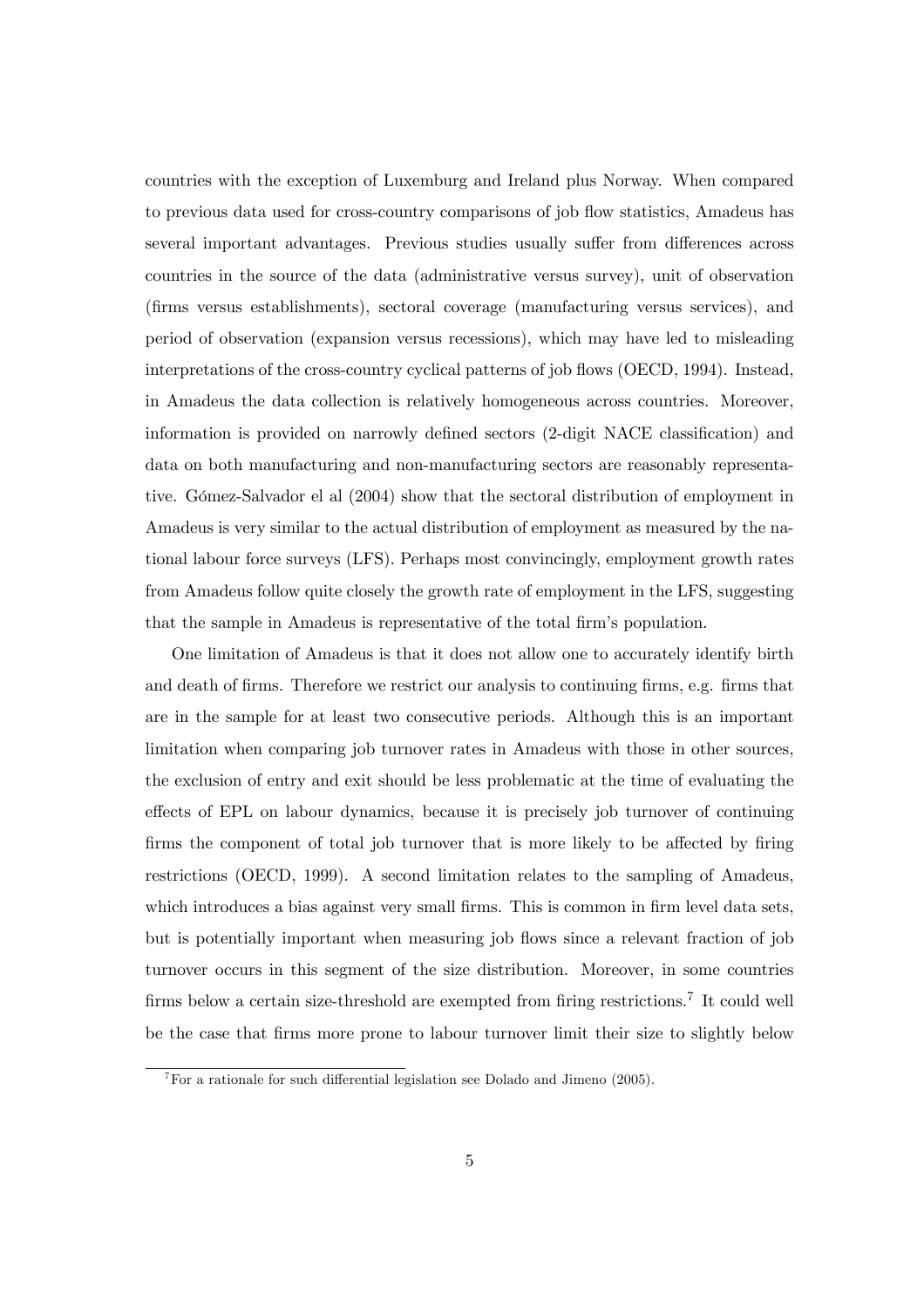the threshold in order to avoid legislation.<sup>8</sup> Since our empirical strategy mostly relies on within country comparisons by exploiting the differential impact of EPL across sectors and phases of the business cycle this sampling bias is unlikely to affect our results, as long as it is similarly distributed across sectors and remains constant over time.

There are several indices of employment protection in the literature. For this study we use the most recent index developed by the OECD (2004), which attributes values from zero to six according to the increasing strictness of EPL and covers several aspects of employment protection, including regulation for individual and collective dismissals and differences across regular and temporary contracts.<sup>9</sup> Since this EPL index is timeinvariant in the 1990s for most of the countries in our sample, we take its average value over the sample period for the analysis. Job flows statistics from Amadeus are merged with employment and output data from the OECD Structural Analysis (STAN) database. To this purpose, we construct annual job flow statistics from Amadeus for 24 sectors, which are those covered in STAN. The advantage of STAN is that it contains long time series of annual value added at the sectoral level, which we use to construct a sectoral output gap indicator as a measure of the cycle. Thus, we consider two alternative measures of the cycle: the employment growth rate as measured by STAN and an output gap indicator measured by detrending sectoral value added using a standard Hodrick-Prescott filter.

### 3 Empirical model

We calculate yearly job creation  $(JC)$ , job destruction  $(JD)$  and job reallocation  $(JR)$ rates at the sectoral level for a total of 24 sectors. We follow the standard definitions of job flow measures as described in Davis and Haltiwanger (1990).  $JC_{iit}$  in period t, country  $j$  and sector  $i$  equals the weighted sum of employment gains over all growing firms in sector i and country j between  $t-1$  and t. Similarly  $JD_{ijt}$  equals the sum of

 $8E$ vidence suggests that threshold effects are present, although are quantitatively small. See Borgello et al. (2002) and Schivardi and Torrini (2004) for a discussion of the Italian case.

<sup>&</sup>lt;sup>9</sup>It should be noted however that similar results are obtained with alternative indices such as the time-variant index developed by Blanchard and Wolfers (2000) and used in the context of cross-country regressions of job flows by Gómez-Salvador et al. (2004).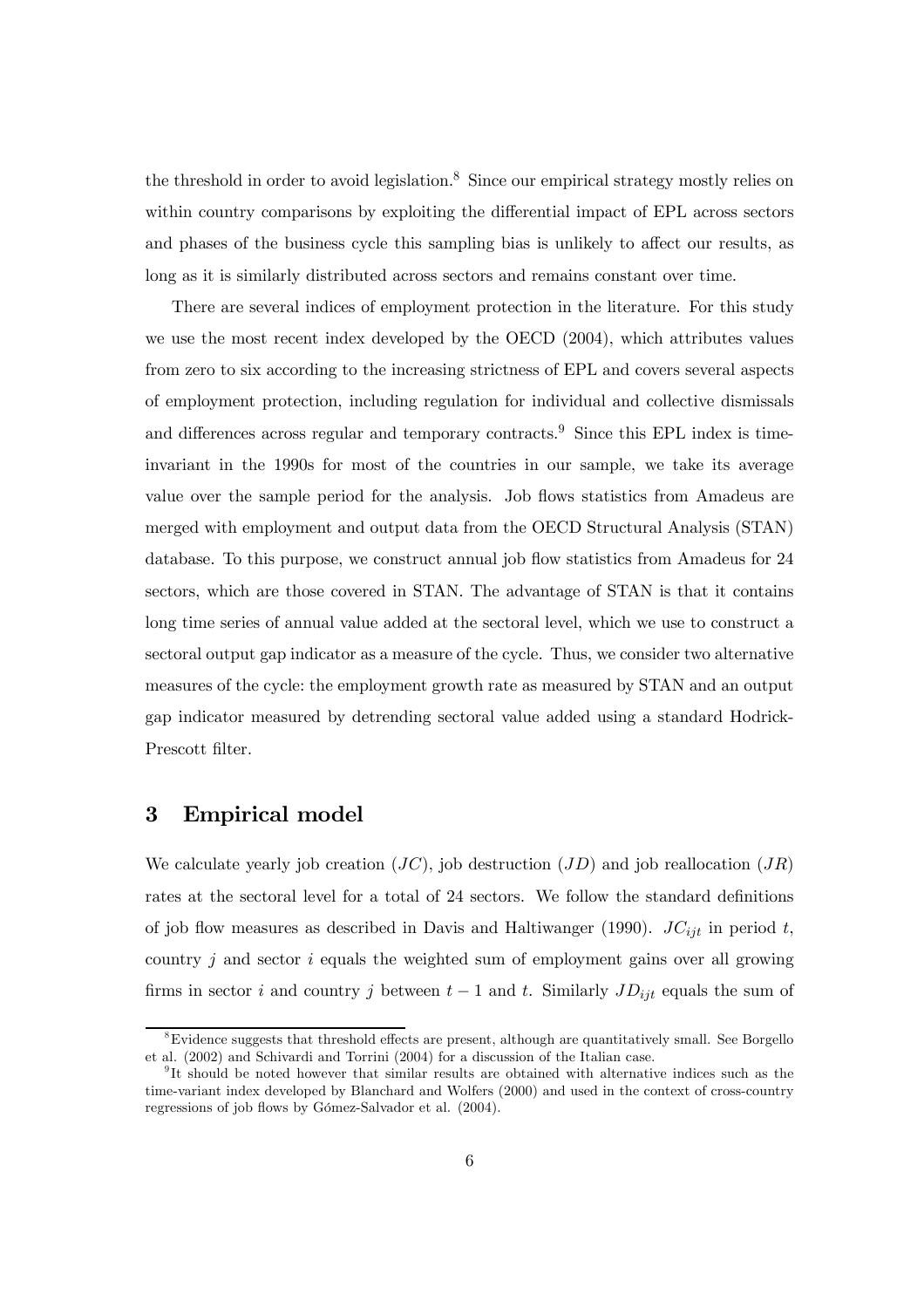employment losses (in absolute value) over all contracting firms between  $t-1$  and t. It follows that net employment can be obtained as  $NET_{ijt} = JC_{ijt} - JD_{ijt}$  and the job reallocation rate is defined as  $JR_{ijt} = JC_{ijt} + JD_{ijt}$ .

Our basic empirical strategy is based on the following reduced-form specification

$$
JF_{ijt} = \alpha + N_{ijt} \gamma (1 + F_j \beta + G_{ij} \phi) + G_{ij} \theta + D\beta + \mu_j + \varepsilon_{ijt}
$$
  
for  $i = 1, ..., 24$  and  $j = 1, ..., 14$  (1)

, where  $J_{ijt}$  denotes job flows (job reallocation, job creation or job destruction),  $N_{ijt}$  is a business cycle indicator, D is a set of sectoral and year dummies and their interactions,  $F_j$  denotes for the index of employment protection legislation,  $G_{ij}$  is the sectoral trend employment growth (measured as the average net employment growth in each sector over the sample period) and  $\mu_j$  stands for country unobserved heterogeneity. The coefficients of interest are  $\gamma\beta$  and  $\gamma\phi$ , which correspond to the interaction terms between the business cycle indicator and the EPL index and sectoral trend growth, respectively. When the dependent variable is JR, a positive sign on  $\gamma\beta$  would support Garibaldi (1998) empirical hypothesis suggesting that more stringent EPL increases the cyclicality of job turnover. Similarly, Foote (1998) result for the US would be confirmed by our sample of European countries if in the same regression  $\gamma \phi > 0$ , suggesting more pro-cyclical turnover in sectors experiencing higher trend growth.

In a second specification we add an interaction term between the employment protection legislation index and trend employment growth. Thus, we assess whether firing costs may have a different impact (both on the level and cyclicality of job flows) in sectors experiencing different growth patterns. The equation we estimate then takes the following form:

$$
JF_{ijt} = \alpha + N_{ijt}\gamma (1 + F_j\beta + G_{ij}\phi + (F_j \times G_{ij})\delta) +
$$
  
+ 
$$
(F_j \times G_{ij})\varphi + G_{ij}\theta + D\beta + \mu_j + \varepsilon_{ijt}
$$
  
for  $i = 1, ..., 24$  and  $j = 1, ..., 14$  (2)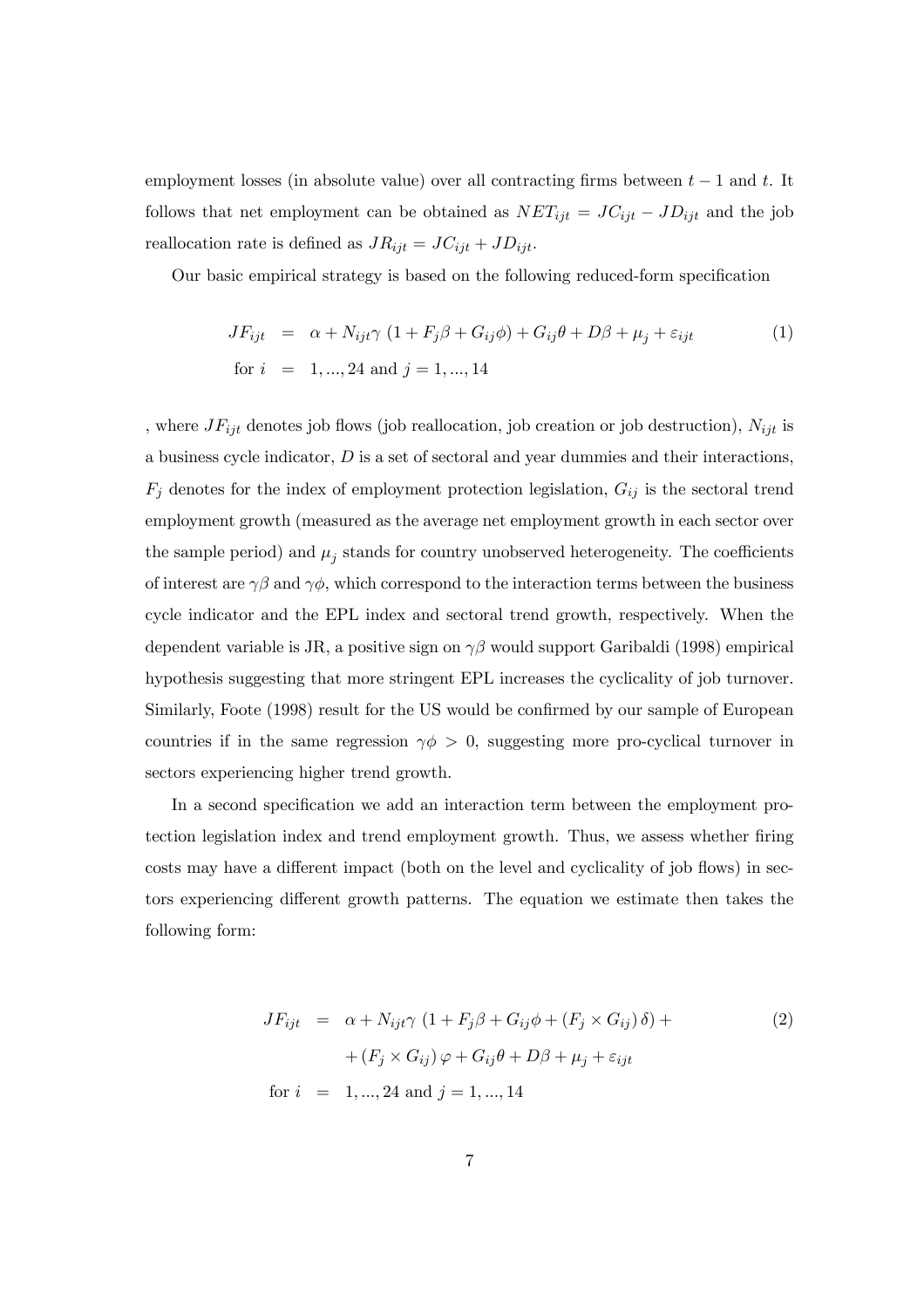|                    | All sectors | Services  | Manufacturing | $\overline{\text{G}}$ rowing | Contracting |
|--------------------|-------------|-----------|---------------|------------------------------|-------------|
|                    |             |           |               |                              |             |
| Austria            | 0.018       | 0.186     | $-0.064$      | 0.061                        | $-0.136$    |
| Belgium            | $-0.059$    | $-0.101$  | $-0.067$      | $-0.031$                     | $-0.099$    |
| Denmark            | 0.003       | 0.117     | $-0.054$      | 0.071                        | $-0.177$    |
| Finland            | 0.001       | 0.000     | 0.127         | 0.019                        | $-0.415*$   |
| France             | 0.115       | 0.014     | 0.042         | 0.059                        | 0.223       |
| Germany            | $0.165*$    | 0.197     | $-0.010$      | $0.281*$                     | $-0.048$    |
| Greece             | $0.192*$    | $0.365*$  | 0.073         | $0.235*$                     | $-0.297$    |
| Italy              | $-0102$     | 0.038     | $-0.063$      | $-0.100$                     | 0.067       |
| <b>Netherlands</b> | $-0.049$    | $0.278*$  | $-0.112$      | $-0.012$                     | $-0.077$    |
| Norway             | $-0.109$    | 0.175     | $-0.148$      | $-0.132$                     | $-0.261$    |
| Portugal           | 0.129       | 0.155     | 0.232         | 0.064                        | 0.089       |
| Spain              | $-0.136*$   | $-0.317*$ | 0.061         | $-0.160*$                    | $-0.326*$   |
| <b>Sweden</b>      | $-0.110$    | 0.137     | $-0.092$      | $-0.106$                     | $-0.255$    |
| UK                 | $-0.225*$   | 0.081     | $-0.286*$     | $-0.123$                     | $-0.418*$   |

Table 1: Spearman Correlations between job reallocation and cycle

Note: \* denotes significant at the 5 percent level. The table shows the response of job reallocation to the output gap across different groups, pooling the data from all sectors belonging to each group. The data are yearly observations for a total of 24 sectors, for the period (depends on the country) 1992-2001. For a definition of the sectors see Footnote 11. Growing sectors BLA BLA

It is well known that in the presence of measurement error the bias incurred in a standard OLS regression might actually be exacerbated by the inclusion of fixed effects. One advantage of our synthetic panel is that we know the number of firms from which we draw the summary measures of job flows in each country, sector and year. This allows us to construct weights as the share of the number of firms in each sector in the total number of firms. The weights are country-specific, such that each country has an equal weight in the final regression. Weighting the fixed effects regressions should mitigate the impact of measurement error.10

## 4 Empirical results

We start the analysis by illustrating the cyclical patterns of job turnover. Following most of the literature, Table 1 shows Spearman correlations between job turnover and

 $10$  In order to avoid spurious job flows, we also drop from the sample sectors with less than 10 firms in a given year. However, results are not substantially affected by the inclusion of these observations.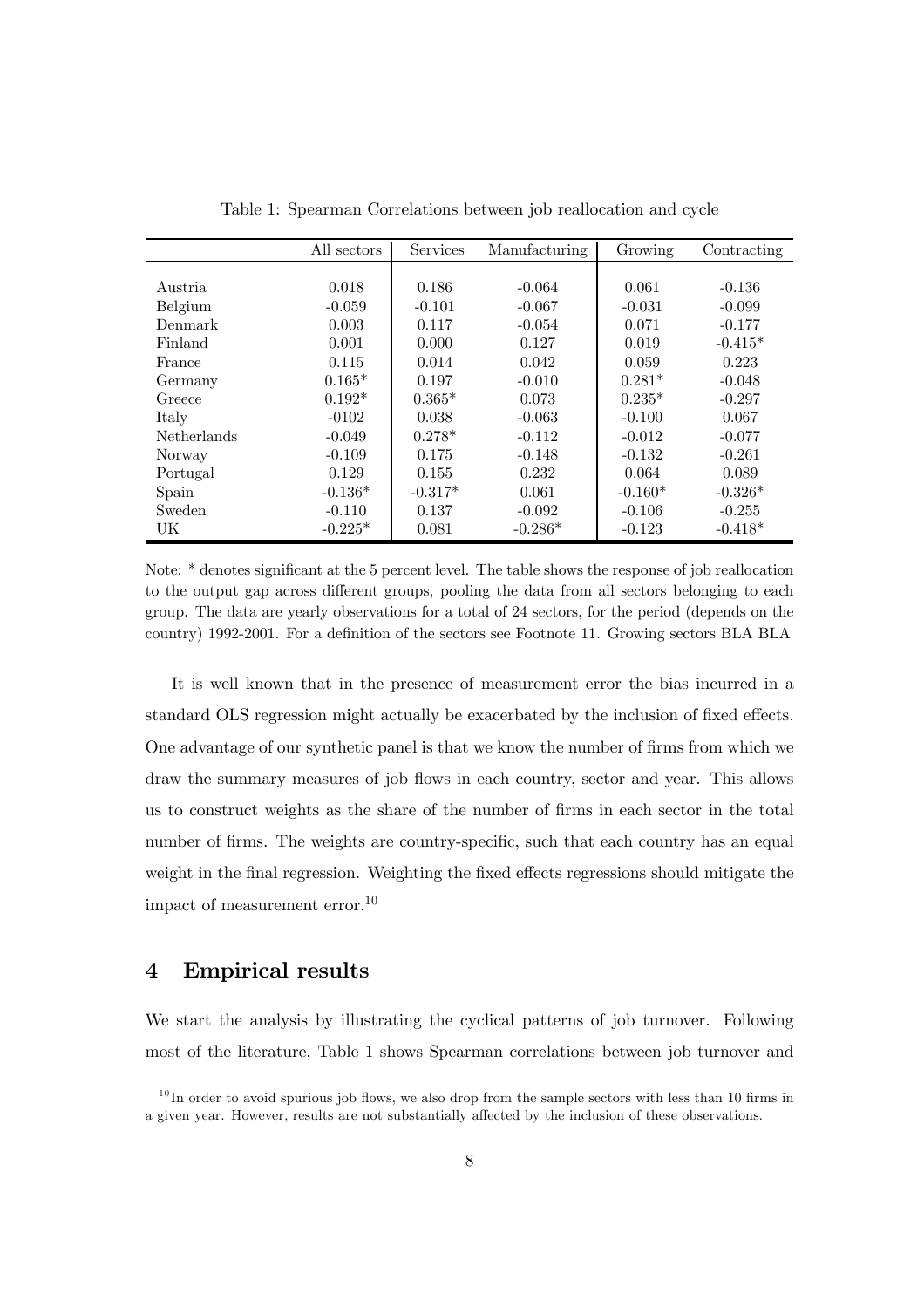the output gap indicator. The pooled correlations are reported for five different groups: all sectors, services, manufacturing, growing sectors (those whose average growth rate is above the country average) and contracting sectors (those whose average growth rate is below the country average).<sup>11</sup> Overall job reallocation is in most cases a-cyclical with the clear exception of the United Kingdom and (perhaps more surprisingly) Spain, where the correlation between job reallocation and the indicator of the cycle is negative and statistically significant.<sup>12</sup> These correlations are in line with previous studies, suggesting a-cyclical labour flows in continental Europe in contrast with counter-cyclical patterns in the Anglo-Saxon countries. The cross-country differences are even more apparent when comparing country averages within manufacturing and services industries, or expanding and contracting sectors. With the sole exception of Spain, job reallocation is a-cyclical or pro-cyclical in growing sectors, but either a-cyclical or counter-cyclical in sectors with an average growth below the country mean. A somewhat similar pattern arises if the distinction is made between service and manufacturing sectors, the former group tending to present more pro-cyclical correlations. It should be noted that although differences across sectors are apparent, the ranking of countries is relatively stable across sub-samples. Spearman pairwaise correlations across the groups in the different columns are always positive and significant, suggesting the importance of country effects.

#### 4.1 Job dynamics and firing restrictions

Can firing restrictions account for the cross-country differences in the cyclicality of job turnover? Table 2 presents estimates of the coefficients of the baseline model (equation 1)

<sup>&</sup>lt;sup>11</sup>The sectors are: Agriculture, forestry and fishing; Mining and quarrying; Food, beverages and tobacco; Textiles; Wood products; Paper products, publishing and printing; Refined petroleum, nuclear fuel and chemical products; Rubber and plastic products; Other non-metallic products; Basic metals and fabricated metal products; Machinery and equipment; Electrical and optical equipment; Transport equipment; Other manufacturing sectors; Electricity, gas and water supply; Construction; Wholesale and retail trade, Repairs; Hotels and restaurants; Transport and communications; Financial intermediation and insurance; Real estate and renting, Computer and related activities, Research and development; Public Administration, defense and education; Health and social work; Other community, social and personal services

 $12$  Spain is characterized by a relatively stringent EPL. However, there is evidence suggesting that this legislation is to a large extent bypassed by the use of temporary employment contracts, whose incidence is the highest in Europe (Dolado et al., 2002) In Gomez-Salvador et al. (2004) we find that Spain presents the highest rate of job turnover in a similar sample of countries. Cross-country regressions show that this is to a great extent due to the presence of temporary jobs.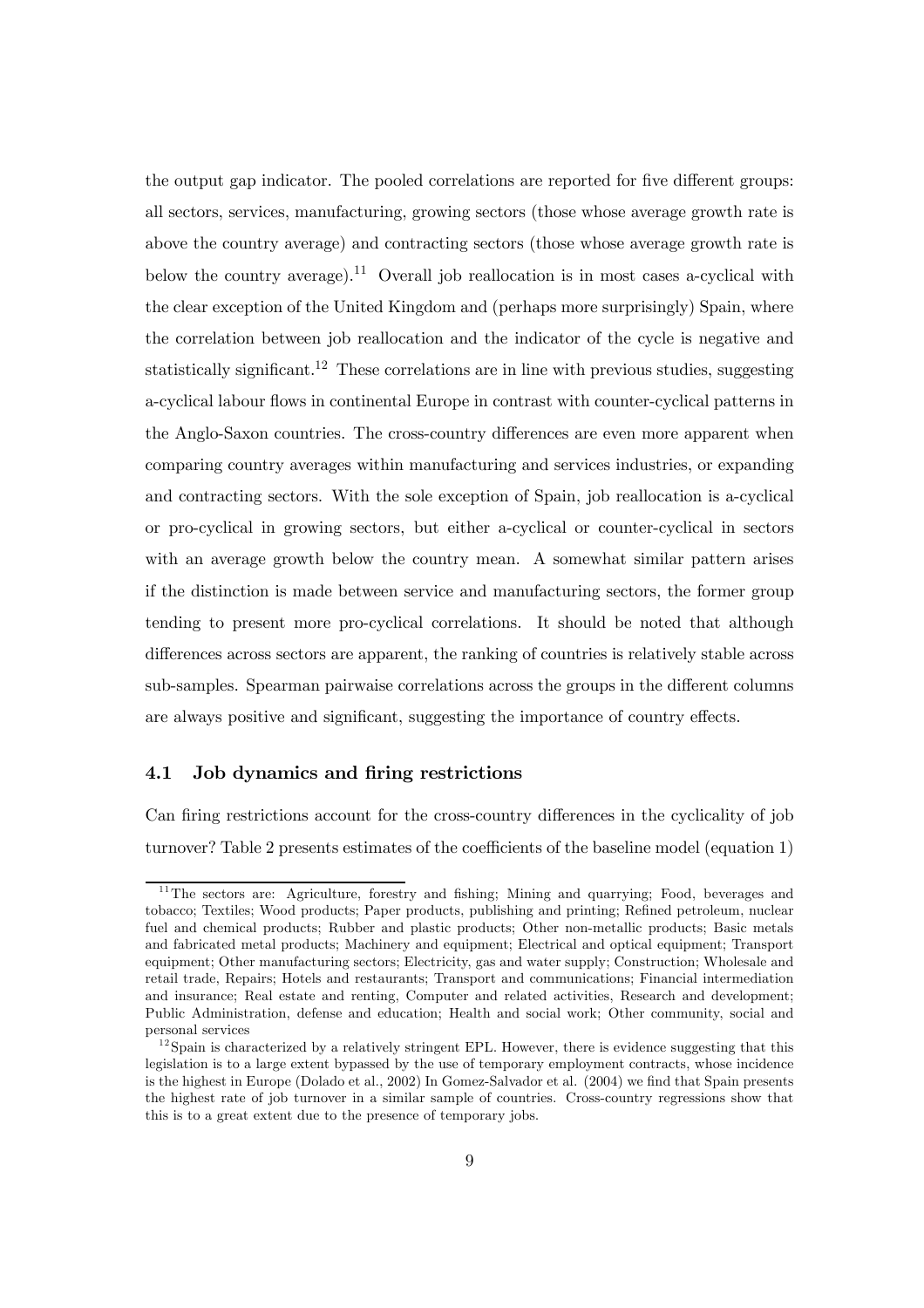for the two measures of the cycle. After controlling for sectoral, time, sectoral\*time and country effects, we find that job reallocation (JR) is significantly less counter-cyclical in countries with more stringent employment protection laws. Interestingly, the effect of firing costs on the cyclical behaviour of JR occurs through both job destruction (JD) and job creation (JC). In line with Garibaldi (1998) theoretical predictions, the sign of the interaction term  $cycle \times EPL$  is positive and significant in the JD regressions, implying that the rate at which firms destroy obsolete jobs is less responsive to the cycle in countries with more stringent employment protection legislation.

Interestingly, our findings point out that higher firing costs are associated with a more pro-cyclical pattern of JC. This result suggests an "insulating" effect of job creation to business cycle fluctuations in countries with stringent dismissal restrictions. As noted by Caballero and Hammour (1994), during recessions industries may accommodate declines of demand in two ways, either by reducing the pace at which new jobs are created or by increasing the rate at which old jobs are destroyed. Making job destruction more costly, higher dismissal costs may lead to so-called "creation—driven recessions": firms respond more strongly to negative demand shocks on their creation side (JC becomes more responsive to negative shocks) than on their destruction side. This makes JC more cyclically responsive than JD and consequently JR more pro-cyclical.

Finally, note that these estimates cast some doubts on the differences in the cyclical behaviour of job flows between growing and contracting sectors. The coefficient on the interaction term  $cycle \times trendG$  is positive, in line with Foote's hypothesis, but is never statistically significant at conventional levels.

In order to illustrate the magnitudes in the response of labour market flows to the cycle for varying degrees of employment protection Figures 1 and 2 simulate the estimates presented in the first column of Table 2 for a sector with the sample average growth. The thick lines represent the actual responses and the dotted lines stand for 95 % confidence intervals. According to these estimates, in a country like the UK (e.g.  $EPL = 0.5$ ) JC would be virtually a-cyclical while JD highly counter-cyclical, resulting in a countercyclical pattern of JR. At the other extreme, JC would be highly pro-cyclical and JD a-cyclical in the country with the most stringent EPL laws (e.g. in Portugal where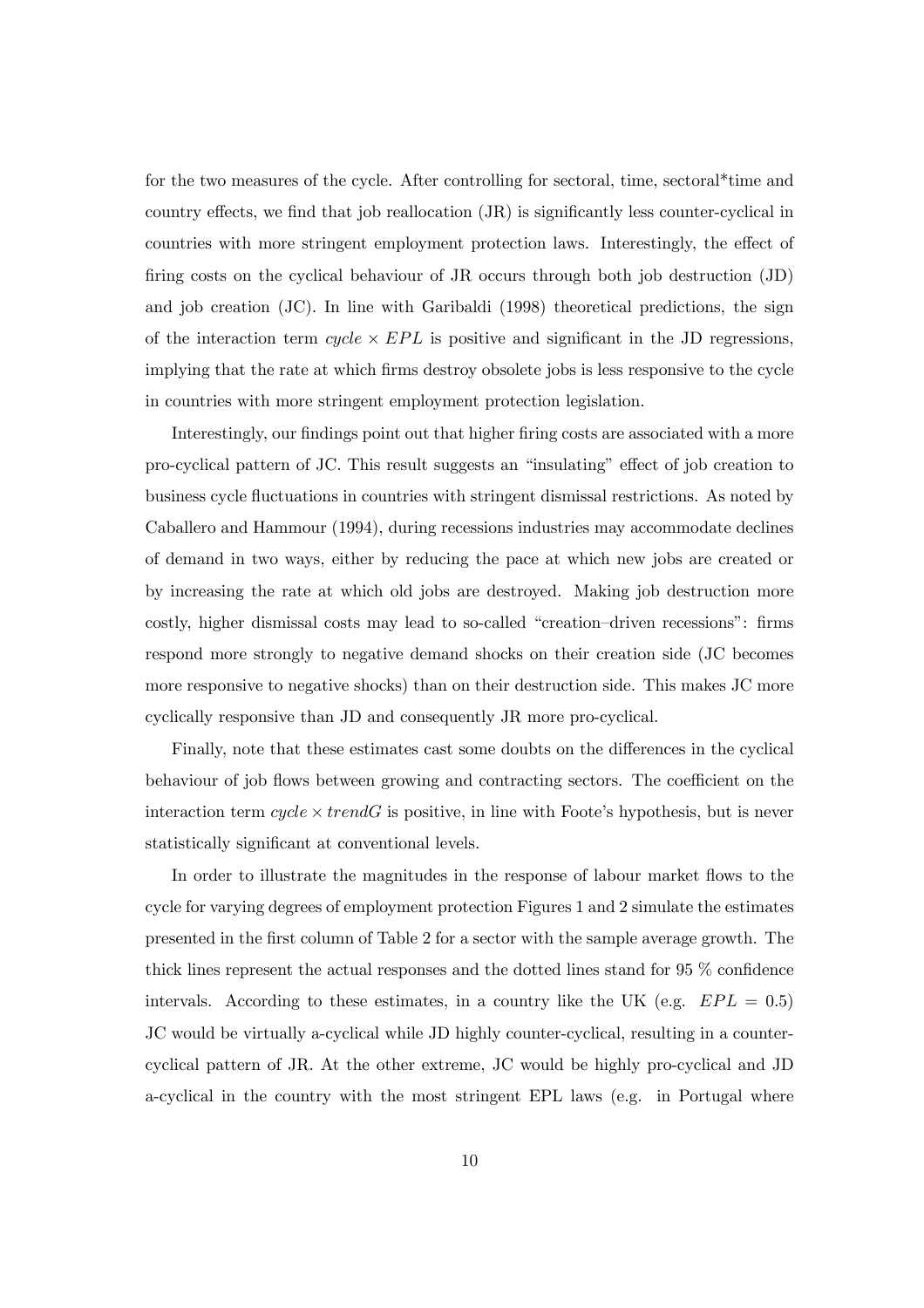

Figure 1: The cyclicality of Job Reallocation and EPL

 $EPL = 3.7$ , resulting in a pro-cyclical movement of JR.

The next set of regressions extends the benchmark specification to account for differences across sectors in the impact of EPL on labour market flows. Following equation (2), Table 3 reports the results for JR, JC and JD regressions including among the covariates an interaction term between the employment protection legislation index and sectoral trend growth as well as their triple interaction with the indicators of the cycle. We consider two specifications. In columns  $(1)$ ,  $(3)$  and  $(5)$  we exclude the effect of the employment protection legislation on the *level* of job flows, which is instead captured by the country fixed effects. Columns  $(2)$ ,  $(4)$  and  $(6)$  replicate specifications  $(1)$ ,  $(3)$  and (5) respectively, including as a regressor the direct impact of EPL instead of country dummies. It is interesting to note that replacing the country fixed effects by the EPL index does not significantly alter the estimated coefficient of the other covariates included in the regression. In line with the predictions of the theory, we find that EPL has a negative effect on both JC and JD, which translates into a lower JR rate. The effect is statistically significant (at the 10 per cent level in the case of JD regressions) both when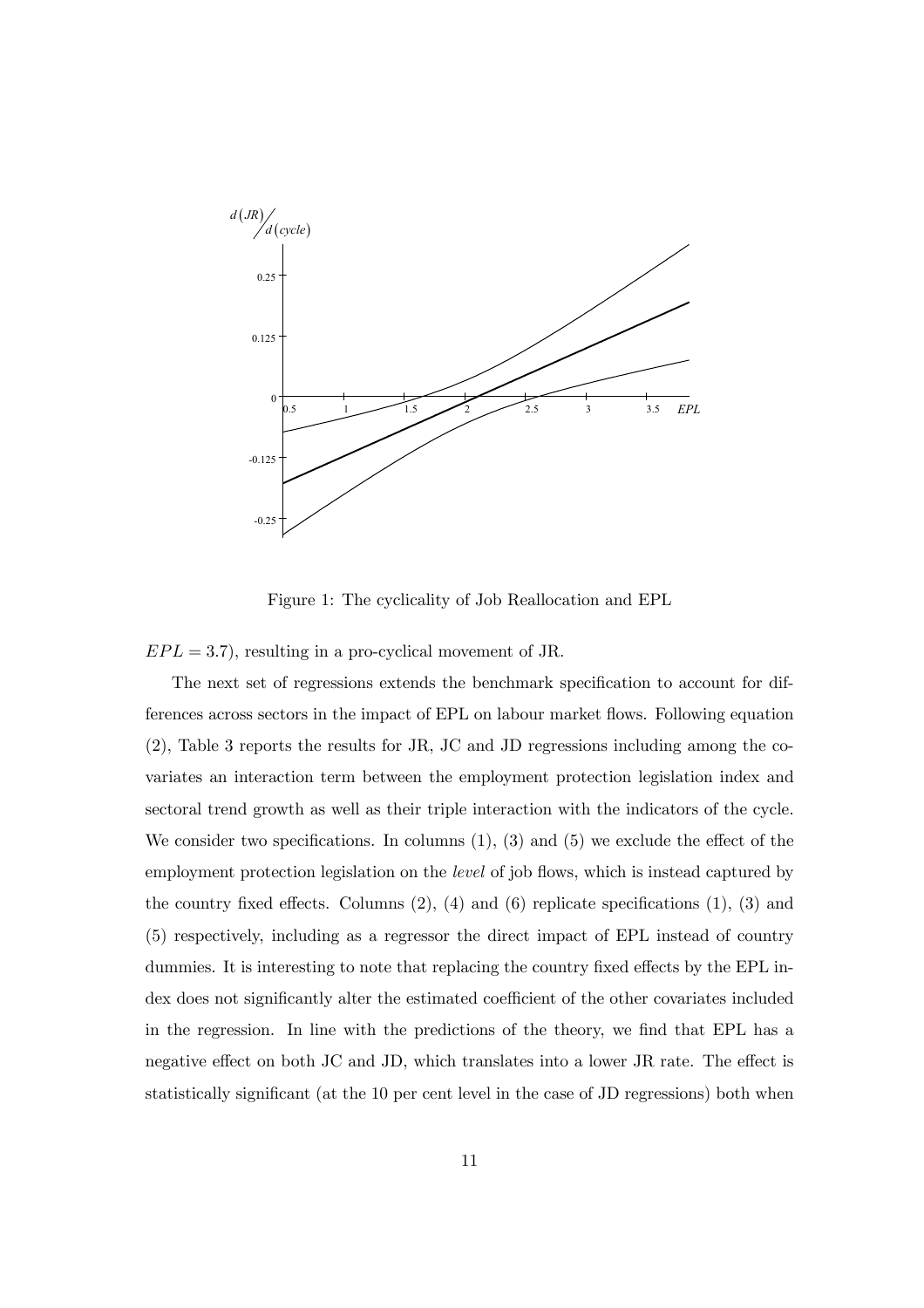

Figure 2: The Cyclicality of JC and JD and EPL

the indicator of the cycle is the output gap (first part of the table) and when the cycle is captured by employment growth. Note also that the previous results are retained in these extended specifications, as the interaction term  $cycle \times EPL$  is positive and statistically significant in all cases but the JC regressions with the employment growth as an indicator of the cycle.

Column (1) in Table 3 presents an apparently puzzling result, as the interaction term  $EPL * TrendG$  is positive and statistically significant, suggesting that more stringent EPL increases JR and more so as the sector experiences higher trend growth. This effect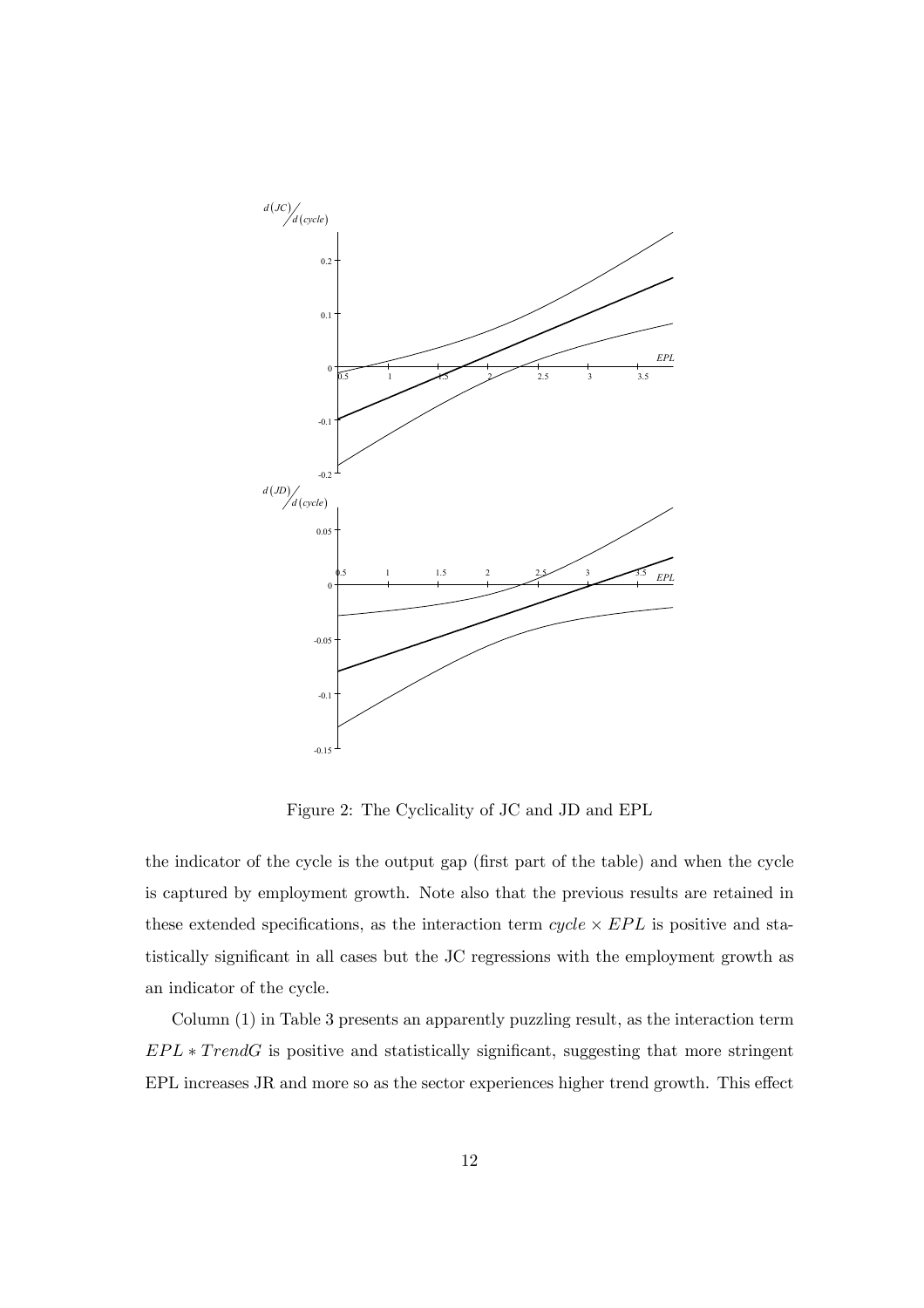

Figure 3: EPL, business cycle and labour market flows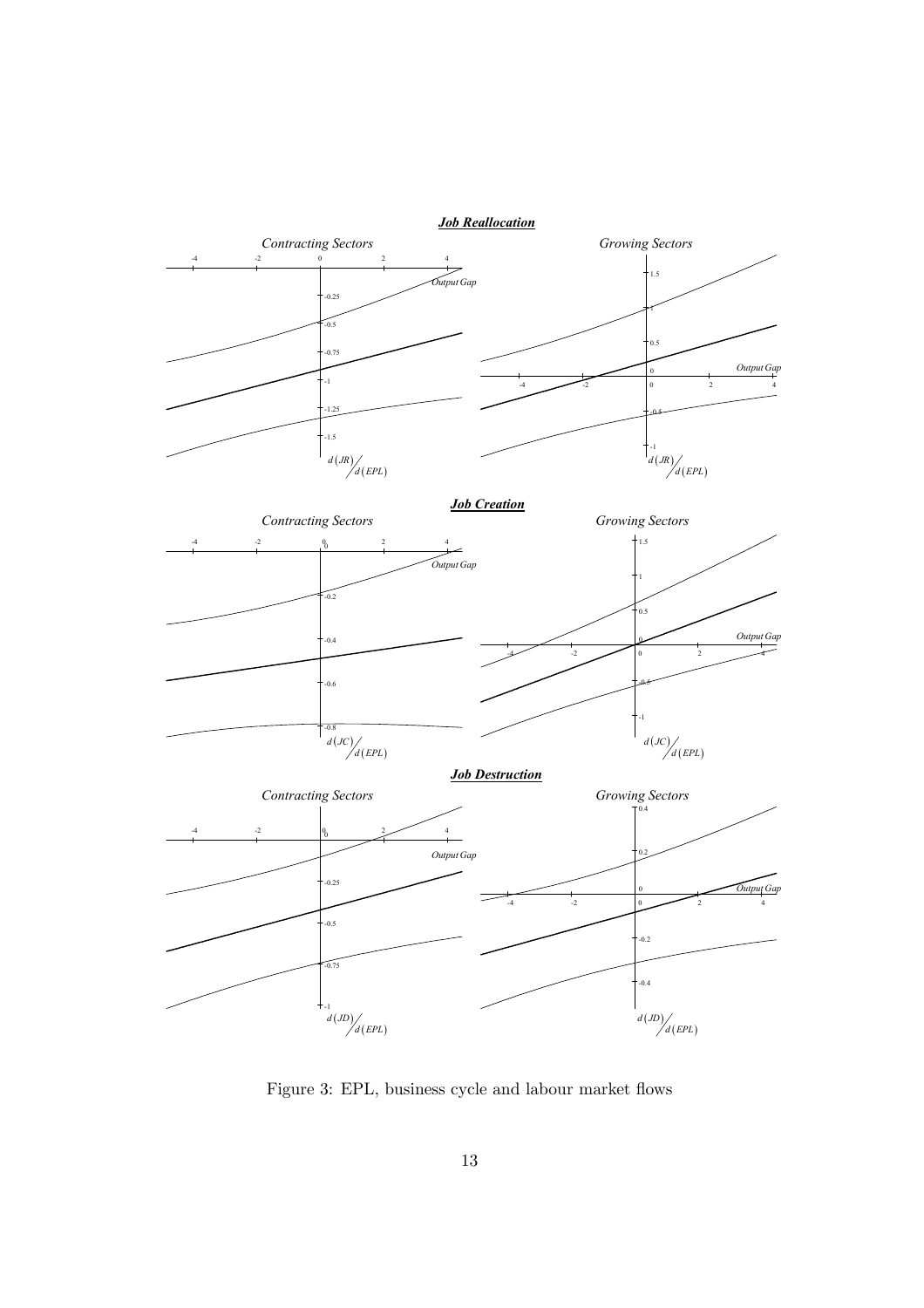| Cycle variable:       | <i>Value</i> added |          |          | <i>Employment growth</i> |          |          |  |
|-----------------------|--------------------|----------|----------|--------------------------|----------|----------|--|
| Dependent variable:   | $_{\rm JR}$        | JС       | JD       | $_{\rm JR}$              | JС       | JD       |  |
|                       |                    |          |          |                          |          |          |  |
| cycle                 | $-0.273$           | $-0.170$ | $-0.103$ | $-0.438$                 | $-0.159$ | $-0.279$ |  |
|                       | (3.01)             | (2.50)   | (2.60)   | (3.55)                   | (1.66)   | (4.88)   |  |
| $cycle \times EPL$    | 0.111              | 0.079    | 0.032    | 0.189                    | 0.108    | 0.081    |  |
|                       | (2.96)             | (2.88)   | (2.01)   | (3.21)                   | (2.41)   | (3.13)   |  |
| $cycle \times trendG$ | 0.017              | 0.014    | 0.003    | 0.025                    | 0.014    | 0.010    |  |
|                       | (1.49)             | (1.50)   | (0.74)   | (1.15)                   | (0.87)   | (1.41)   |  |
| trendG                | 0.324              | 0.617    | $-0.293$ | 0.265                    | 0.567    | $-0.302$ |  |
|                       | (3.15)             | (7.08)   | (8.30)   | (2.63)                   | (6.62)   | (8.05)   |  |
|                       |                    |          |          |                          |          |          |  |
| $\mathbf{R}^2$        | 0.46               | 0.57     | 0.34     | 0.47                     | 0.57     | 0.35     |  |
| Country dummies       | yes                | yes      | yes      | yes                      | yes      | yes      |  |
| Observations          | 2119               | 2119     | 2119     | 2137                     | 2137     | 2137     |  |

Table 2: Employment protection and the cyclical behavior of job flows

Note: Robust standard errors. t-statistics in parenthesis. All the specifications include time dummies, industry dummies and the interactions between time and industry dummies.

remains statistically significant after country dummies are replaced by the EPL indicator in column (2). However, the specification in column (2) allows one to evaluate the total impact of EPL on JR, whereby the positive coefficient of the  $EPL * TrendG$  term has to be weighted against the negative direct effect captured by the coefficient of EPL. Figure 3 presents simulations of the effects of EPL on JR, JC and JD as a function of the business cycle according to the estimates in columns (2), (4) and (6) in Table 3. A distinction is made between growing (right hand side graphs) and contracting sectors (in the left hand side).<sup>13</sup> As expected, in contracting sectors EPL reduces job turnover, more significantly when the sector experiences a recession than when the sector experiences an expansion. In contrast, the impact of EPL on JR for expanding sectors is never significantly different from zero. A similar pattern is observed regarding JC and JD. The impact of EPL on these two flows is negative during recessions and more so for contracting than for expanding sectors. Our estimates thus suggest that the negative association between EPL and job flows is stronger in sectors experiencing negative trend growth,

 $13$  In the two simulations the effect of EPL on job flows has been evaluated at the mean employment growth rate of contracting (trend $G \leq 0$ ) and expanding sectors (trend $G > 0$ ).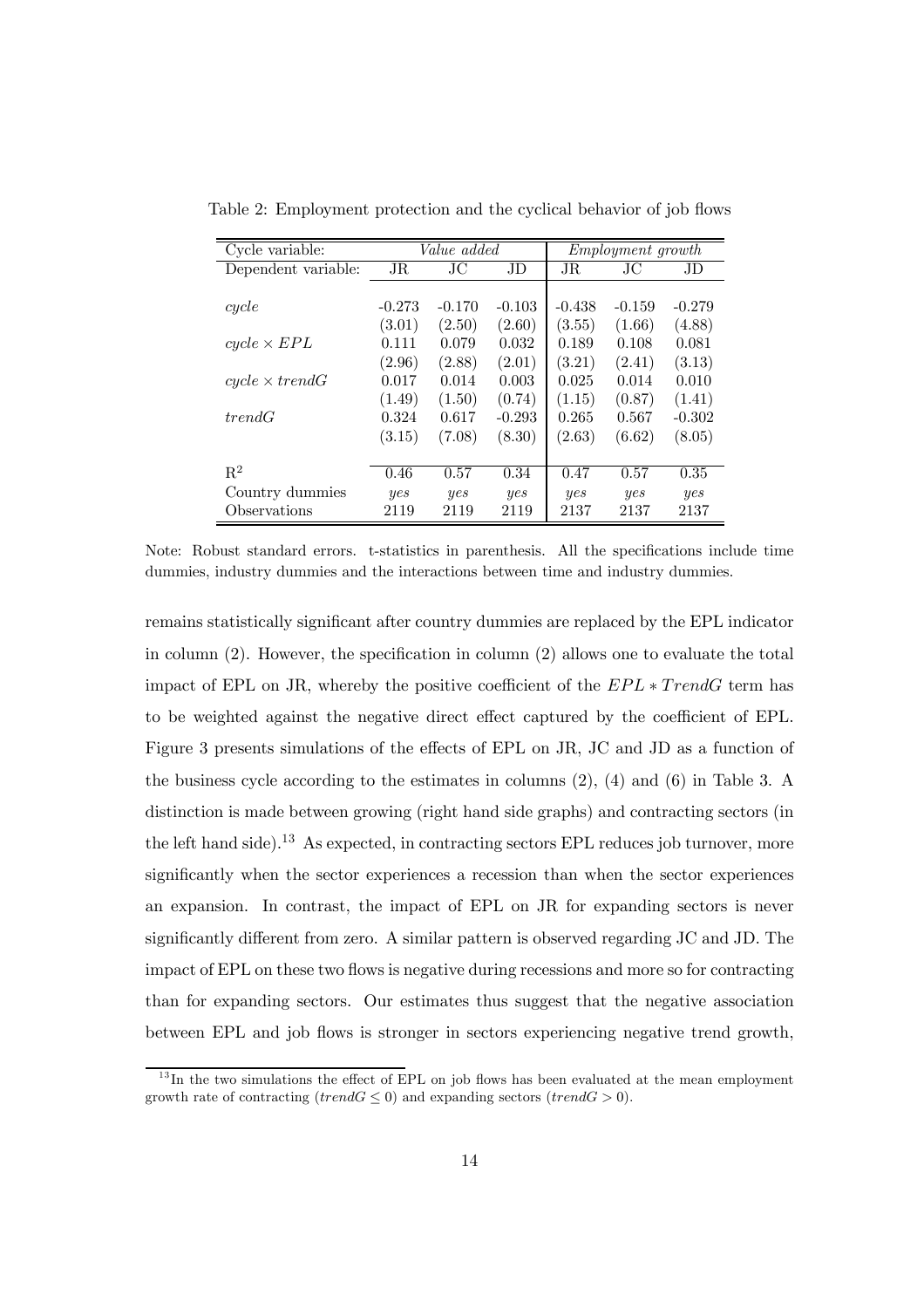| Cycle Variable: Value added        |                 |               |                 |               |                 |               |  |
|------------------------------------|-----------------|---------------|-----------------|---------------|-----------------|---------------|--|
| Dependent Variable:                | $J\overline{R}$ |               | $\overline{JC}$ |               | JD              |               |  |
|                                    |                 |               |                 |               |                 |               |  |
| cycle                              | $-0.242$        | $-0.256$      | $-0.097$        | $-0.100$      | $-0.145$        | $-0.156$      |  |
|                                    | (3.34)          | (3.09)        | (2.01)          | (2.19)        | (3.27)          | (2.70)        |  |
| $cycle \times EPL$                 | 0.093           | 0.087         | 0.049           | 0.039         | 0.044           | 0.048         |  |
|                                    | (2.74)          | (2.68)        | (2.09)          | (2.30)        | (2.49)          | (2.12)        |  |
| $cycle \times trendG$              | $-0.003$        | $-0.019$      | $-0.023$        | $-0.032$      | 0.019           | 0.012         |  |
|                                    | (0.09)          | (0.62)        | (0.84)          | (1.19)        | (1.51)          | (0.99)        |  |
| $cycle \times (EPL \times trendG)$ | 0.009           | 0.012         | 0.014           | 0.016         | $-0.006$        | $-0.003$      |  |
|                                    | (0.59)          | (0.93)        | (1.15)          | (1.28)        | (1.08)          | (0.75)        |  |
| $EPL \times trendG$                | 0.181           | 0.244         | 0.088           | 0.144         | 0.093           | $-0.398$      |  |
|                                    | (2.35)          | (2.89)        | (1.34)          | (1.64)        | (3.67)          | (5.36)        |  |
| trendG                             | $-0.162$        | $-0.036$      | 0.383           | 0.362         | $-0.545$        | 0.100         |  |
|                                    | (1.07)          | (0.16)        | (3.14)          | (1.67)        | (8.20)          | (3.81)        |  |
| EPL                                |                 | $-0.652$      |                 | $-0.336$      |                 | $-0.316$      |  |
|                                    |                 | (2.36)        |                 | (2.06)        |                 | (1.81)        |  |
|                                    |                 |               |                 |               |                 |               |  |
| Country dummies                    | yes             | no            | yes             | $\mathbf{no}$ | yes             | $\rm {no}$    |  |
| $\mathbf{R}^2$                     | 0.47            | 0.41          | 0.57            | 0.53          | 0.35            | 0.27          |  |
| Observations                       | 2119            | 2119          | 2119            | 2119          | 2119            | 2119          |  |
| Cycle Variable: Employment growth  |                 |               |                 |               |                 |               |  |
| Dependent Variable:                | $\overline{JR}$ |               | $\overline{JC}$ |               | $\overline{JD}$ |               |  |
|                                    |                 |               |                 |               |                 |               |  |
| cycle                              | $-0.301$        | $-0.241$      | 0.006           | 0.050         | $-0.307$        | $-0.291$      |  |
|                                    | (2.52)          | (1.68)        | (0.06)          | (0.50)        | (5.02)          | (3.50)        |  |
| $cycle \times EPL$                 | 0.136           | 0.126         | 0.043           | 0.034         | 0.093           | 0.092         |  |
|                                    | (2.32)          | (1.78)        | (0.99)          | (0.67)        | (3.30)          | (2.12)        |  |
| $cycle \times trendG$              | $-0.014$        | $-0.027$      | $-0.060$        | $-0.081$      | 0.046           | 0.054         |  |
|                                    | (0.27)          | (0.47)        | (1.40)          | (1.70)        | (2.08)          | (2.32)        |  |
| $cycle \times EPL \times trendG$   | 0.014           | 0.016         | 0.028           | 0.034         | $-0.014$        | $-0.017$      |  |
|                                    | (0.71)          | (0.75)        | (1.68)          | (1.76)        | (1.82)          | (2.39)        |  |
| $EPL \times trendG$                | 0.059           | 0.132         | $-0.001$        | 0.050         | 0.060           | 0.083         |  |
|                                    | (0.68)          | (1.56)        | (0.01)          | (0.59)        | (2.00)          | (2.68)        |  |
| trendG                             | 0.104           | 0.200         | 0.565           | 0.554         | $-0.462$        | $-0.354$      |  |
|                                    | (0.56)          | (0.88)        | (3.81)          | (1.76)        | (2.08)          | (4.36)        |  |
| EPL                                |                 | $-0.674$      |                 | $-0.413$      |                 | $-0.261$      |  |
|                                    |                 | (2.69)        |                 | (2.61)        |                 | (1.71)        |  |
|                                    |                 |               |                 |               |                 |               |  |
| Country dummies                    | yes             | $\mathbf{no}$ | yes             | $\mathbf{no}$ | yes             | $\mathbf{no}$ |  |
| $R^2$                              | 0.47            | 0.41          | 0.58            | 0.55          | 0.35            | 0.28          |  |
| Observations                       | 2137            | 2137          | 2137            | 2137          | 2137            | 2137          |  |

Table 3: Employment protection and the cyclical behavior of job flows

Note: Robust standard errors. t-statistics in parenthesis. All the specifications include time dummies, industry dummies and the interactions between time and industry dummies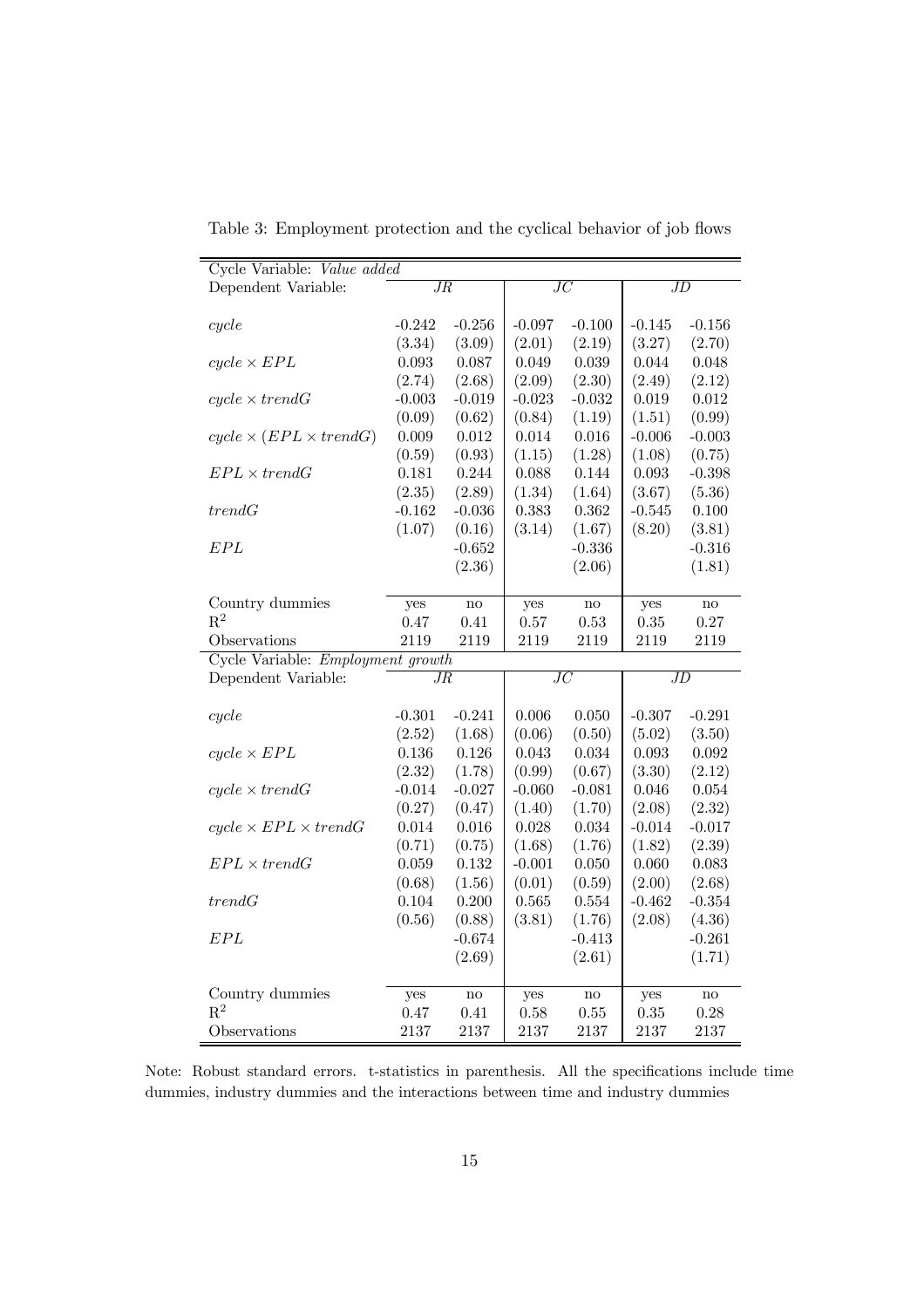but might not be visible in expanding sectors or during expansionary periods. This finding provides empirical support for models of adjustment costs featuring aggregate as well as idiosyncratic shocks such as Bentolila and Bertola (1990), suggesting that higher aggregate growth dampens the impact of firing cost on firm's hiring and firing decisions.

# 5 Conclusions

This paper evaluates the impact of employment protection legislation (EPL) on job turnover using unique sectoral firm level data for 14 European countries. Our data set overcomes previous problems of comparability of job flow statistics and allows to extend the analysis of labour market dynamics to manufacturing and non-manufacturing sectors. Our novel empirical strategy does not suffer from the small sample problems typically encountered in cross-country studies since we focus on the impact EPL has on the employment adjustment in different sectors and phases of the business cycle.

We find that EPL induces a positive co-movement of job turnover with different indicators of the cycle, both due to more pro-cyclical responses of job creation and to less counter-cyclical movements of job destruction. These results are statistically significant and robust to different specifications including country, sectoral and time effects. Further, our estimates suggest that the negative impact of EPL on job turnover is closely related to trend growth in the sector, being more relevant in contracting than in expanding industries.

Our results have potentially important policy implications. Understanding the behaviour of gross job flows over the cycle is fundamental for our knowledge about the forces driving employment fluctuations and for the assessment of the extent and scope for stabilization policies. In line with an abundant theoretical literature, our findings strongly suggest a positive role of EPL in stabilizing employment fluctuations in Continental Europe. In the absence of other insurance mechanisms against labour income risk (Bertola, 2004), this effect of EPL should be taken into account when evaluating alternative structural reforms.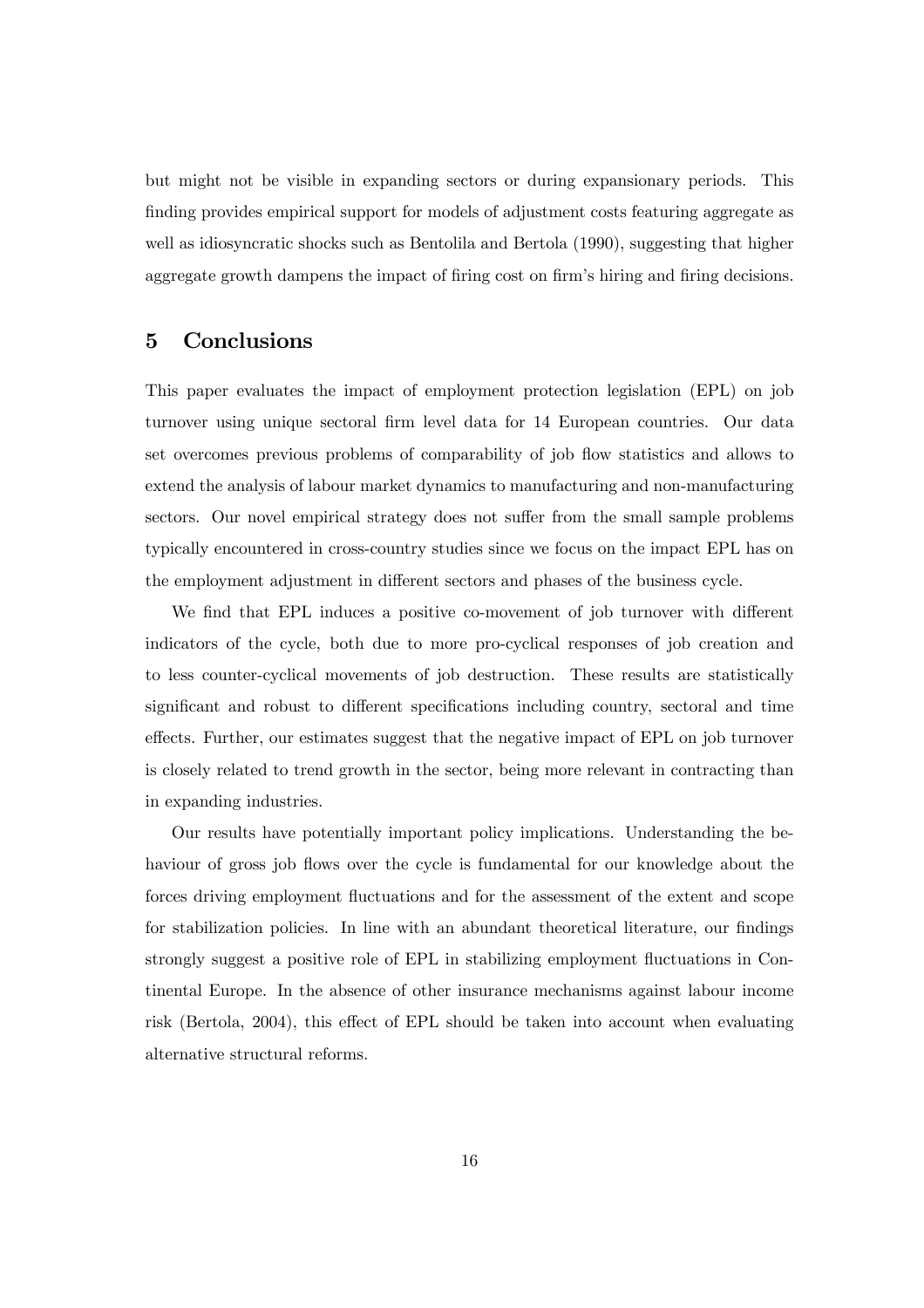# References

- [1] Baldwin, John, Timothy Dunne and John Haltiwanger, 1998, "A Comparison of Job Creation and Job Destruction in Canada and the United States", Review of Economics and Statistics, 80(3): 347-356.
- [2] Bentolila, Samuel and Giuseppe Bertola, 1990, "Firing Costs and labour Demand: How Bad is Eurosclerosis?", Review of Economic Studies 57: 381-402.
- [3] Bertola, Giuseppe, 1999, "Microeconomic Perspectives on Aggregate labour Markets", in: Orley Ashenfelter and David Card (eds), Handbook of labour Economics, Vol. 3C, Amsterdam, NewYork: Elsevier, pp. 2985-3028.
- [4] Bertola, Giuseppe, 2004, "A Pure Theory of Job Security and labour Income Risk, Review of Economic Studies", 71: 43-61.
- [5] Bertola, Giuseppe and Richard Rogerson, 1997, "Institutions and Labour Reallocation", European Economic Review, 41: 1147-1171.
- [6] Blanchard, Olivier and Justin Wolfers, 2000, "The Role of Shocks and Institutions in the Rise of European Unemployment: The Aggregate Evidence", Economic Journal, 110: 1-33.
- [7] Boeri, Tito and Ulrich Cramer, 1992, "Employment Growth, Incumbents and Entrants: Evidence from Germany", International Journal of Industrial Organization, 10: 545-565.
- [8] Boeri, Tito, 1996, "Is Job Turnover Countercyclical? ", Journal of labour Economics 14: 603-625.
- [9] Borgello, Andrea, Pietro Garibaldi and Lia Picelli, 2002, "Employment Protection and the Size of Firms", mimeo LABORatorio RR
- [10] Caballero, Ricardo and Mohammad Hammour, 1994, "The Cleansing Effect of Recessions", American Economic Review, 84(5): 1250-1368.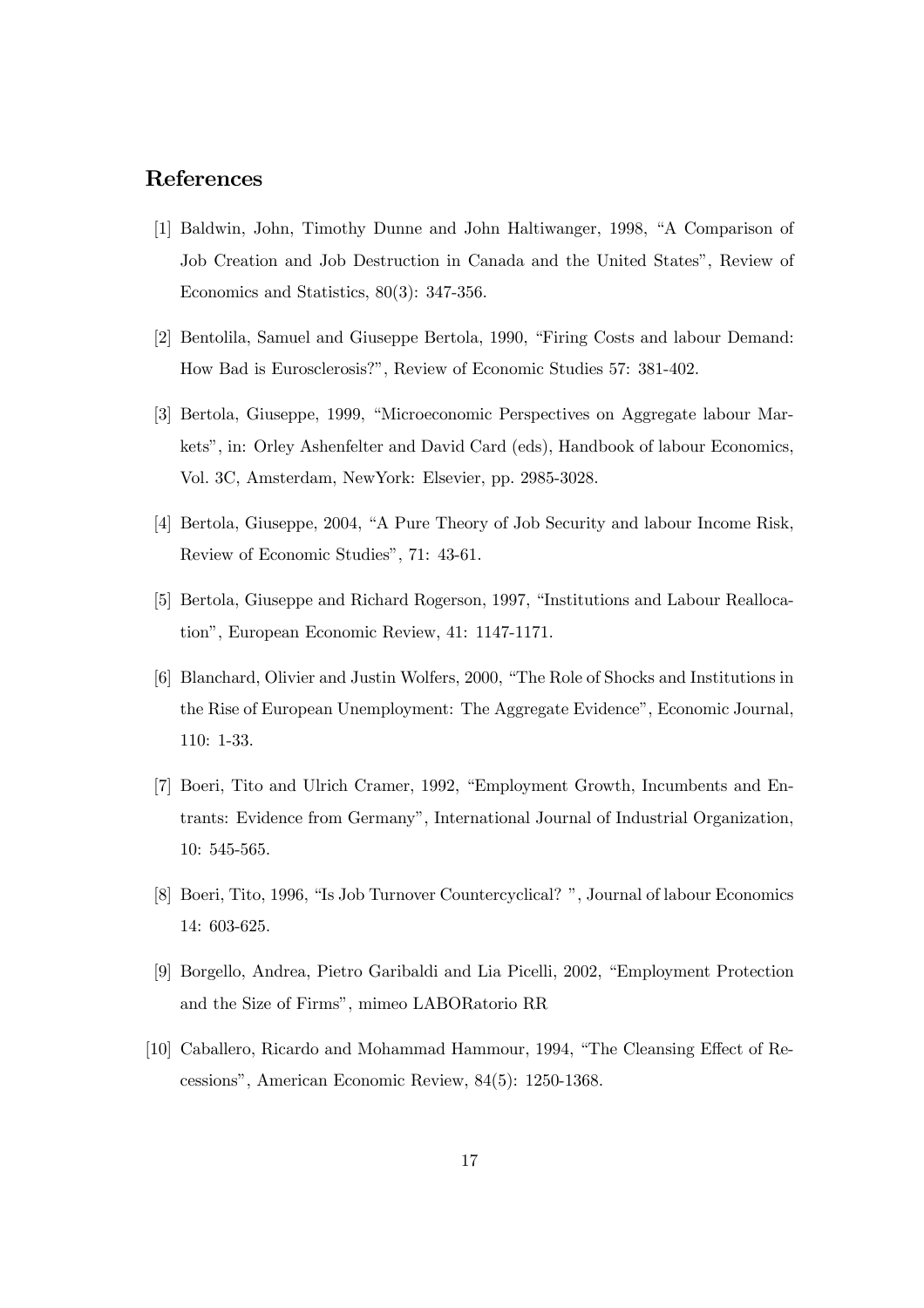- [11] Contini, Bruno and Lia Pacelli, "A Study on Job Creation and Job Destruction in Europe", Study for the Commission of the European Communities, DG V, Torino.
- [12] Davis, Steven J. and John Haltiwanger, 1990, "Gross Job Creation and Destruction: Microeconomic Evidence and Macroeconomic Implications", NBER Macroeconomic Annual, 5: 123-168.
- [13] Davis, Steven J. and John Haltiwanger, 1992, "Gross Job Creation, Gross Job Destruction and Employment Reallocation", The Quarterly Journal of Economics, 107(3): 819-863.
- [14] Dolado, Juan José, Marcel Jansen and Juan Francisco Jimeno-Serrano, 2005, "Dual Employment Protection Legislation: A Framework for Analysis", CEPR Discussion Paper 5033.
- [15] Dolado, Juan José, Carlos García-Serrano and Juan Francisco Jimeno, 2002, "Drawing Lessons from the Boom of Temporary Jobs in Spain", Economic Journal, 112(480): F270-295.
- [16] Dolado, Juan José and Ramón Gómez-Salvador, 1995, "Creación y Destrucción de Empleo en el Sector Privado Manufacturero Español: un Análisis Descriptivo", Investigaciones Económicas, 19(3): 371-393.
- [17] Foote, Christopher S., 1998, "Trend Employment Growth and the Bunching of Job Creation and Job Destruction", Quarterly Economic Review, 113(3), 809-834.
- [18] Garibaldi, Pietro, 1998, "Job Flows Dynamics and Firing Restrictions", European Economic Review, 42(2), 245-275.
- [19] Gómez-Salvador, Ramón, Julián Messina and Giovanna Vallanti, 2004, "Gross Job Flows in Europe", Labour Economics, 11: 469-485.
- [20] Konings, Jozef, 1995, "Job Creation and Job Destruction in the UK Manufacturing Sector", Oxford Bulletin of Economics and Statistics, 57: 5-24.